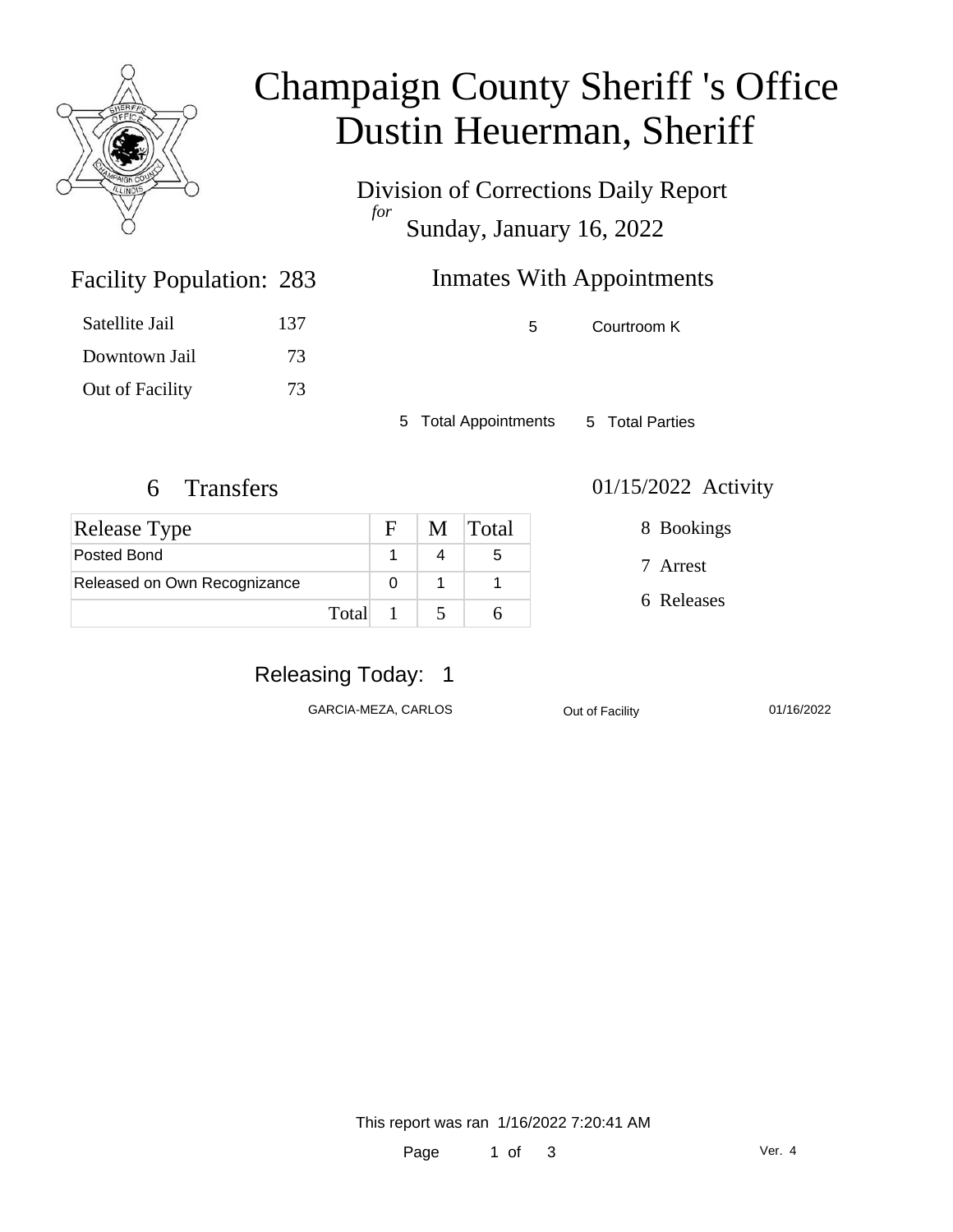

# Champaign County Sheriff 's Office Dustin Heuerman, Sheriff

Division of Corrections Daily Report *for* Sunday, January 16, 2022

| <b>Custody Status Count</b> |  |
|-----------------------------|--|
|-----------------------------|--|

- Direct Criminal Contempt 2
- Electronic Home Dentention 15
	- Felony Arraignment 7
	- Felony Pre-Sentence 8
		- Felony Pre-Trial 199
	- Felony Pre-Trial DUI 4
	- Felony Sentenced CCSO 4
	- Felony Sentenced IDOC 24
		- Hold Other 1
	- Misdemeanor Arraignment 5
		- Misdemeanor Pre-Trial 4
- Misdemeanor Sentenced CCSO 2
	- Petition to Revoke 1
	- Remanded to DHS 4
	- Traffic Arraignment 1
	- Traffic Sentenced CCSO 2
		- Total 283

This report was ran 1/16/2022 7:20:41 AM